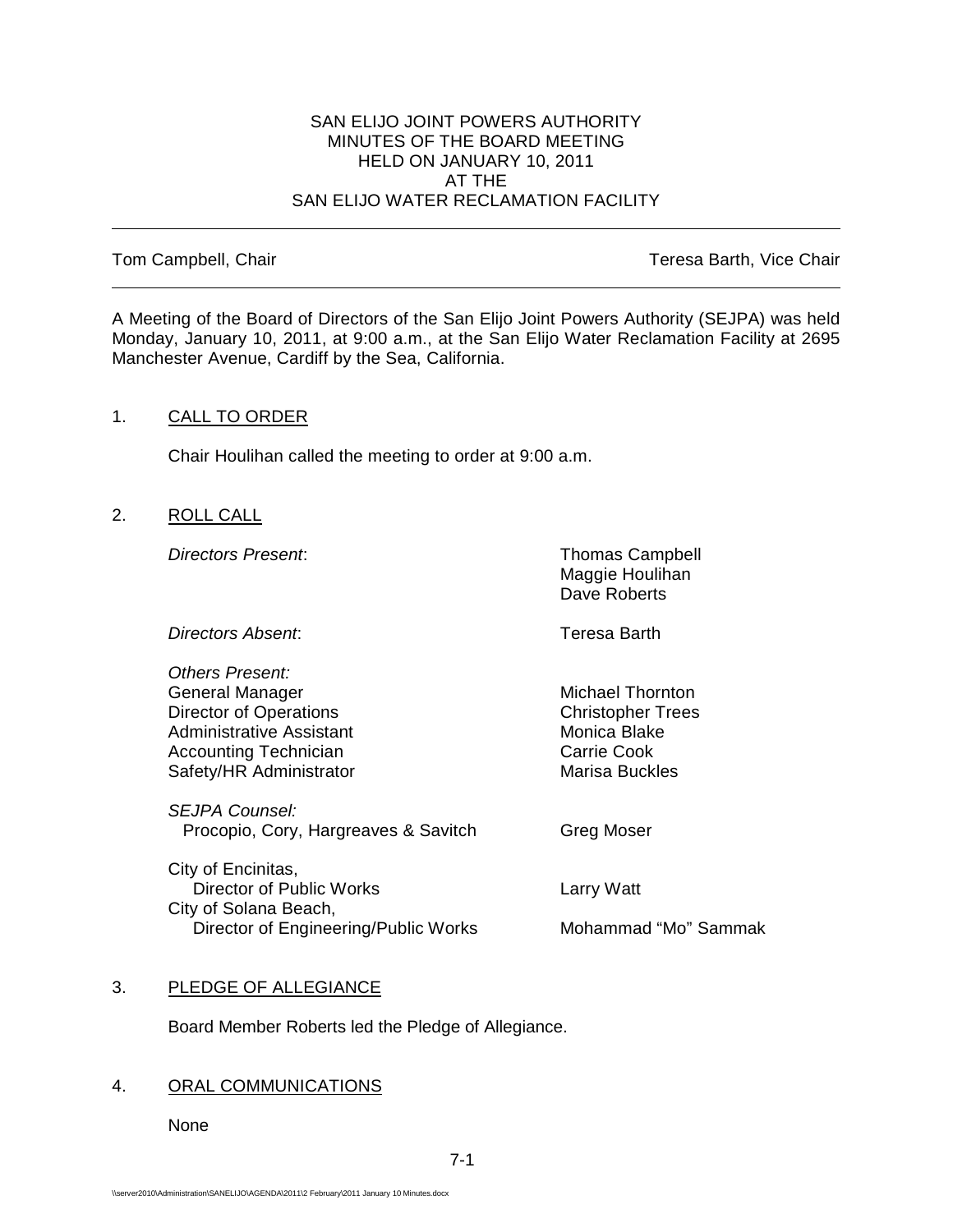## 5. PRESENTATION OF AWARDS

None

# 6. CONSENT CALENDAR

Moved by Board Member Roberts and seconded by Vice Chair Campbell to approve the Consent Calendar with the following vote of approval:

| AYES:    | Campbell, Houlihan, Roberts |
|----------|-----------------------------|
| NOES:    | None                        |
| ABSTAIN: | None                        |
| ABSENT:  | <b>Barth</b>                |

Consent Calendar:

| Agenda Item No. 7  | Approval of Minutes for the December 13, 2010 meeting                           |
|--------------------|---------------------------------------------------------------------------------|
| Agenda Item No. 8  | Approval for Payment of Warrants and Monthly<br><b>Investment Report</b>        |
| Agenda Item No. 9  | San Elijo Water Reclamation Facility Treated Effluent<br>Flows - Monthly Report |
| Agenda Item No. 10 | San Elijo Joint Powers Authority Recycled Water Program<br>- Monthly Report     |

### 11. ITEMS REMOVED FROM CONSENT CALENDAR

None

# 12. ELECTION OF OFFICERS AND SCHEDULE OF BOARD MEETINGS

The General Manager reported that the Member Agencies of the SEJPA have reappointed their existing representatives to the SEJPA Board of Directors. The SEJPA Board needs to now appoint the Chair and Vice Chair of the Board for the 2011 calendar year as well as set the regular meeting schedule.

Moved by Chair Houlihan and seconded by Board Member Roberts that Tom Campbell serve as Chair and Teresa Barth serve as Vice Chair for 2011 and that the regular meeting dates for 2011 will continue on the second Monday of each month, beginning at 9:00 a.m., with no scheduled meeting for August.

Motion carried with the following vote of approval:

| AYES:    | Campbell, Houlihan, Roberts |
|----------|-----------------------------|
| NOES:    | None                        |
| ABSTAIN: | <b>None</b>                 |
| ABSENT:  | <b>Barth</b>                |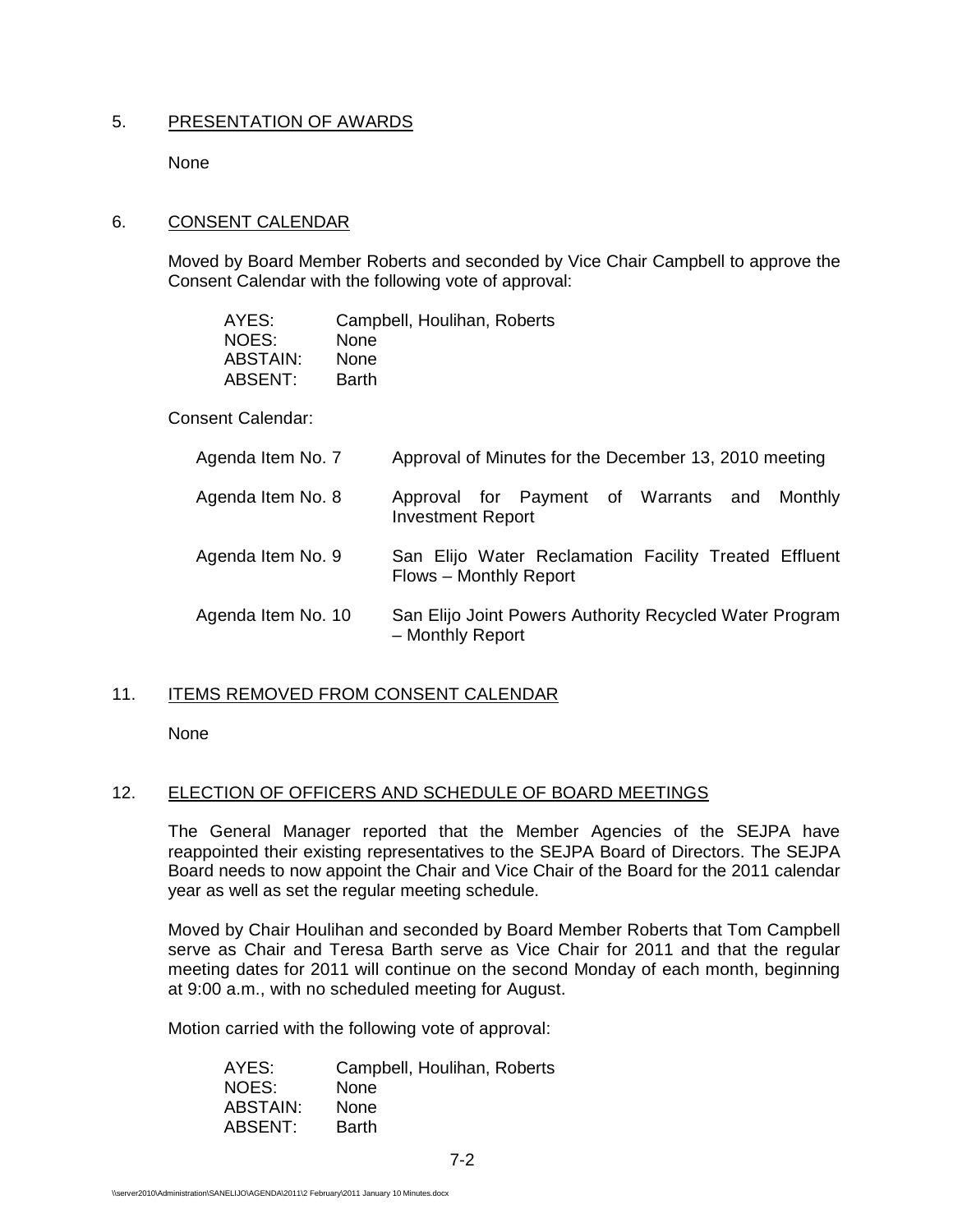# 13. DISCUSSION ON FUNDING OTHER POST EMPLOYMENT BENEFITS

General Manager Michael Thornton provided a brief report on GASB 45, which requires accounting and financial reporting by government employers for postemployment benefits other than pensions. Under GASB 45, the SEJPA is required to perform an actuarial study every three years to calculate the annual required contribution (ARC) liability for the agency's other post employment benefits (OPEB).

The General Manager reported that the SEJPA offers only one benefit that falls under the OPEB criteria. This benefit is for partial medical insurance coverage by the SEJPA for qualifying employees who select CalPERS medical insurance upon retirement. The current cost is approximately \$105 month per retired employee. The total cost paid by the SEJPA last year for this benefit was less than \$4,000.

In June 2008, the SEJPA had an actuarial study performed in accordance with GASB 45 requirements to assess the agency's liability for this benefit. At that time, the estimated unfunded liability was \$98,075, with a projected annual required contribution of \$18,330.

Since the actual costs of the programs are substantially less than the projected cost presented in the first actuarial, staff is recommending a second actuarial be performed to help the Board have clarity on the likely future costs of the program. The next scheduled actuarial is for June 2011.

Moved by Board Member Houlihan and seconded by Board Member Roberts to:

1. Return this item for discussion after the June 30, 2011 actuarial is performed.

Motion carried with the following vote of approval:

| AYES:    | Campbell, Houlihan, Roberts |
|----------|-----------------------------|
| NOES:    | None                        |
| ABSTAIN: | None                        |
| ABSENT:  | <b>Barth</b>                |

## 14. RECOMMENDATION FOR MICROFILTRATION MEMBRANE SYSTEM – RECYCLED WATER DEMINERALIZATION PROJECT

General Manager Michael Thornton reported that the three microfiltration (MF) equipment manufacturers (Pall Corporation, Siemens, and GE) were contacted and proposals were requested from them for the proposed recycled water demineralization project. The proposals were reviewed and evaluated by the SEJPA's consultant, Trussell Technologies. Based on the lowest anticipated capital and operating costs over a 10-year period, Trussell Technologies recommend Pall Corporation as the preferred membrane manufacturer.

SEJPA staff is finalizing the language of the Lease Purchase Agreement that will be brought to the Board for consideration at a future Board meeting.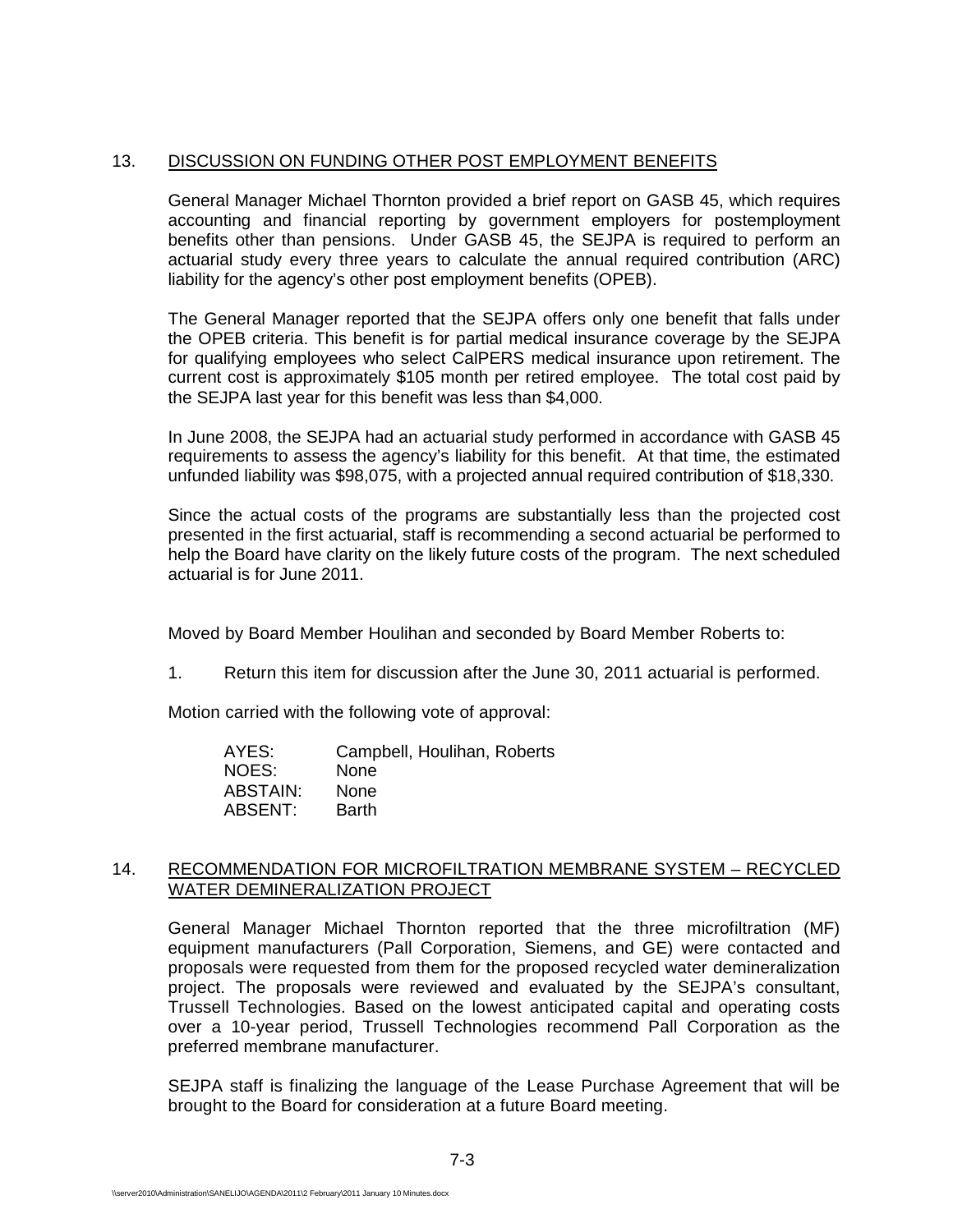General Manager Michael Thornton stated that he owns 150 shares of Pall Corporation stock. Legal Counsel Greg Moser was asked to review and advise if there is a conflict of interest.

Moved by Board Member Roberts and seconded by Board Member Houlihan to:

1. Award Microfiltration Membrane Selection for the San Elijo Water Reclamation Demineralization Project to Pall Corporation.

Motion carried with the following vote of approval:

| AYES:    | Campbell, Houlihan, Roberts |
|----------|-----------------------------|
| NOES:    | None                        |
| ABSTAIN: | <b>None</b>                 |
| ABSENT:  | <b>Barth</b>                |

### 15. GENERAL MANAGER'S REPORT

The General Manager Michael Thornton reported on the status of the Marine Life Protection Act (MLPA) initiative and noted that the regulations are expected to take effect in mid 2011.

The General Manager stated that he has been in discussions with the San Dieguito Water District (SDWD) regarding an amendment to the existing recycled water purchase agreement between the districts. Discussions are focusing on changes to the rate structure and on strategies for increasing recycled water use by customers.

The SEJPA is participating in the North San Diego County Regional Recycled Water Project. This is a regional study involving 11 agencies within the north San Diego County focused on expanding recycled water use in the region. A grant for \$1.5 million has been approved for this effort. The group is also proposing to use the Furman Group to pursue the Bureau of Reclamation Title 16 funding for the construction of recycled water infrastructure. Staff will provide more information on this at a future Board meeting.

The General Manager reported that the design and construction documents for the Electrical Upgrade Project are expected to be completed this month. The final design will be presented to the Board in February 2011 for acceptance and authorization to move the project into the construction phase. SEJPA has identified one of the electrical systems is at the end of its life-cycle, thus the project is gaining urgency to move forward quickly.

The General Manager presented a letter to be sent to the City of Escondido from the SEJPA Board of Directors regarding recent peak flows from the City to the San Elijo Ocean Outfall.

### 16. GENERAL COUNSEL'S REPORT

None